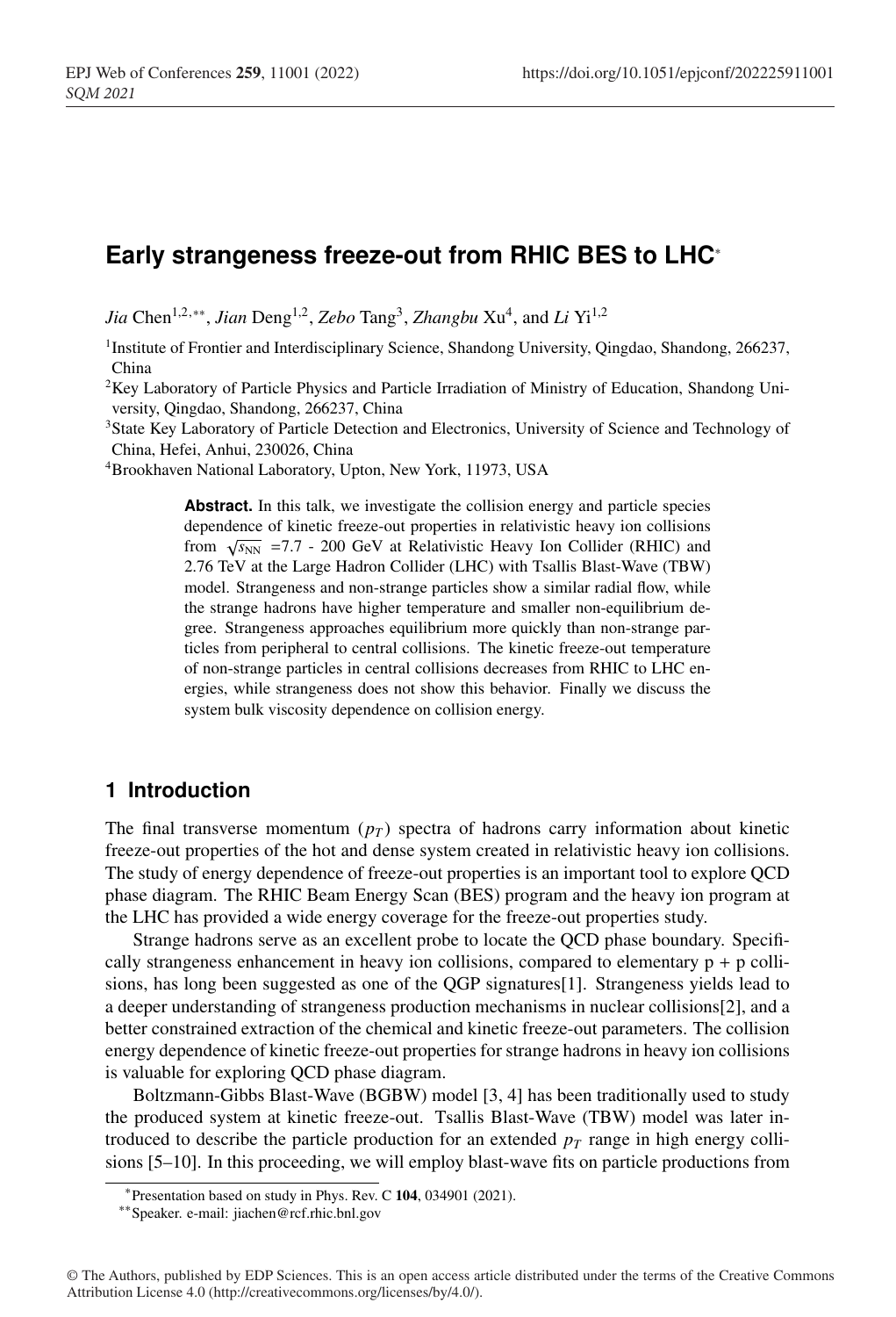RHIC BES to the LHC and focus on the strangeness and non-strangeness kinetic freeze-out comparison.

## **2 Analysis method**

In blast-wave model, particle production is assumed to be radiated from local thermal sources. The source is boosted radially with transverse flow profile  $\beta$  and is boost-invariant in longitudinal direction. BGBW uses Boltzmann-Gibbs distribution for local thermal equilibrated emission source. The form of particle production in BGBW can be found in [3, 4]. For system deviated from thermal equilibrium, TBW model uses a non-extensive Tsallis statistics for emission source  $[9-13]$ . Tsallis statistics introduced a new parameter *q* for the degree of non-equilibrium, with values larger than 1 for deviation from equilibrium. The produced particle spectrum in TBW is

$$
\frac{d^2N}{2\pi m_T d m_T d y}|_{y=0} \approx \int_{-y_b}^{+y_b} e^{\sqrt{y_b^2 - y_s^2}} m_T \cosh(y_s) dy_s \times \int_0^R r dr \int_{-\pi}^{\pi} [1 + \frac{q-1}{T} E_T]^{-1/(q-1)} d\phi, (1)
$$

where  $E_T = m_T \cosh(y_s) \cosh(\rho) - p_T \sinh(\rho) \cos(\phi)$ , with  $y_s$  and  $y_b$  for source and beam rapidity.

### **3 Results and discussions**



Figure 1. BGBW (left column) and TBW (right column) fits to hadron spectra (top panels) and model deviations from data divided by data uncertainties (bottom panels) in 40%-60% Au + Au collisions at  $\sqrt{s_{NN}}$  = 200 GeV. The solid curves represent fit functions.

The charged hadron spectra for RHIC  $Au + Au$  collision data of 7.7-200 GeV and the LHC Pb + Pb collision data of 2.76 TeV are used in this study. Spectra fit range is  $p_T \leq$ 3 GeV/ $c$  for a comparable  $p<sub>T</sub>$  range across all energies while focusing on the bulk properties. Figure 1 shows blast-wave fits to identified particle transverse momentum spectra in 40%- 60% Au + Au collisions at  $\sqrt{s_{NN}}$  =200 GeV in top panels, with corresponding deviations of those fits to experimental data divided by data uncertainties shown in the bottom panels. BGBW and TBW models are compared in the left and right column of Fig.1. TBW agrees with most data points within 3 $\sigma$ . With smaller  $\chi^2/n$ DoF, TBW gives a better description for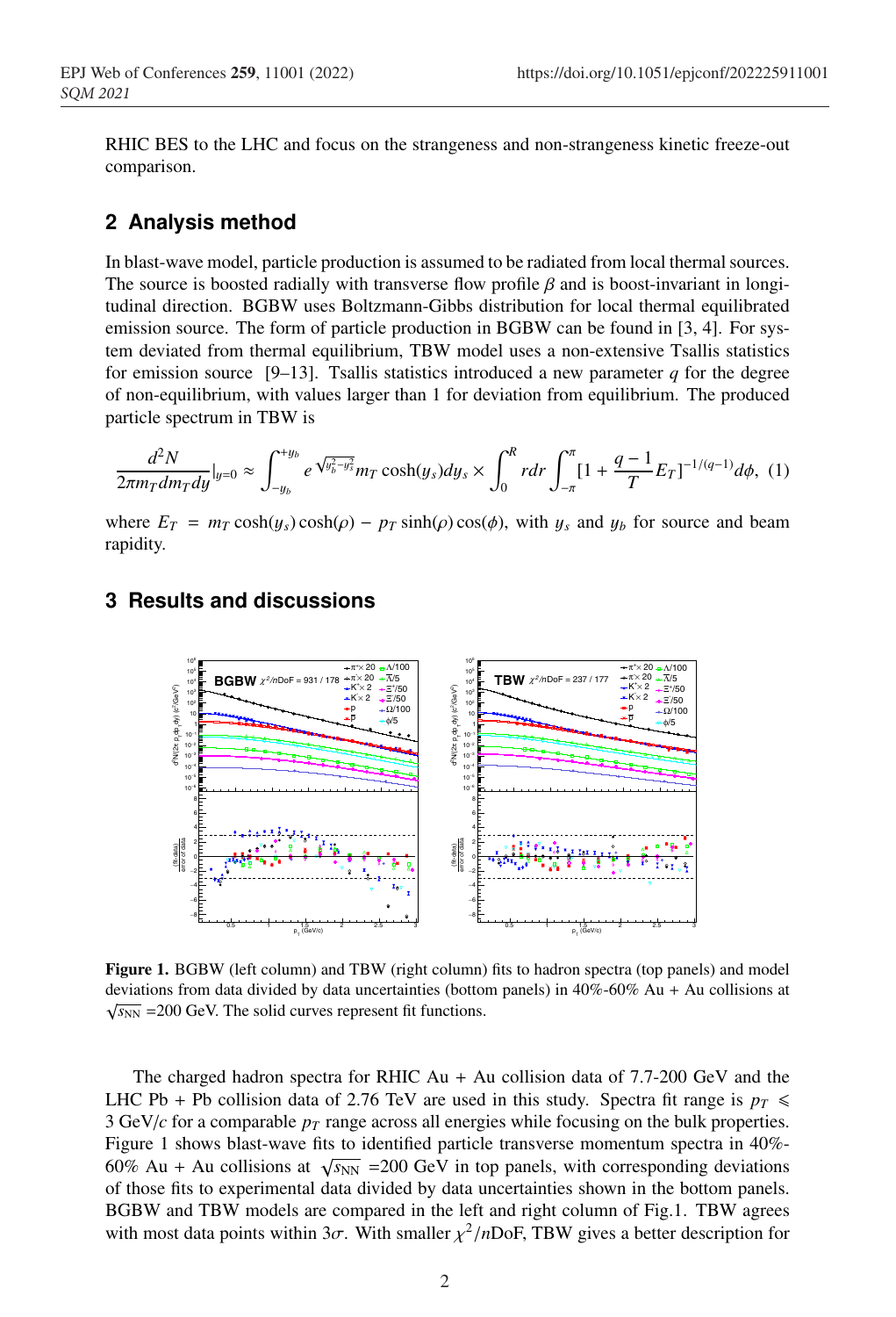

Figure 2. Collision energy dependence of the TBW extracted kinetic freeze-out parameters in different centralities for all particles (left column), strangeness (middle column), and non-strange particles (right column).

data than BGBW fit. Figure 2 shows the energy and centrality dependence of kinetic freezeout parameters temperature *T*, radial flow velocity  $\langle \beta \rangle$  and the degree of non-equilibrium (*q*− 1) of the TBW model. Temperature *T* shows an increasing trend with beam energy at RHIC BES energy, then decreases toward LHC energy. In central collisions, radial flow velocity  $\langle \beta \rangle$  increases as collision energy increases. At any given collision energy,  $\langle \beta \rangle$  decreases from central to peripheral collisions. The degree of non-equilibrium  $(q - 1)$  increases from central to peripheral and with increasing collision energy. In central collisions at RHIC BES energy,  $(q - 1)$  is close to 0. Smaller  $\langle \beta \rangle$  with smaller  $(q - 1)$  at lower collision energy suggests that a weaker expansion with smaller deviation from thermal equilibrium, or energy density fluctuations at initial state either decrease or are more washed out at later stage at those lower collision energies. A higher *T* and smaller  $\langle \beta \rangle$  for RHIC than LHC suggests the system at RHIC reaches freeze-out earlier with a lower radial flow than at LHC.

The comparison of strangeness and non-strange in the middle and right columns of Fig.2 shows that the strange hadrons have smaller non-equilibrium degree  $(q - 1)$  but higher temperature *T*, with similar radial flow  $\langle \beta \rangle$  than their non-strange partners. It suggests that strangeness freeze-out earlier and approach equilibrium quickly from peripheral to central collisions than light hadrons. Non-strange hadrons exhibit a higher kinetic freeze-out temperature at RHIC than LHC. However, strange hadrons consistently show similar freeze-out temperatures for RHIC and LHC. This difference indicates that the system at RHIC spends shorter time for non-strange particles to reach kinetic freeze-out than at LHC.

Bulk viscosity measures damping for volumetric expansion in fluid. It has been suggested that the bulk viscosity increases dramatically toward the phase transition [14]. In non-equilibrium statistics framework, the dependence of temperature on the non-equilibrium degree is associated with the bulk viscosity  $\xi$  in linear or quadratic proportion [5]. We extract information about  $\xi$  from the quadratic fits of  $T = T_0 + b(q-1) - d\xi(q-1)^2$  for each centrality